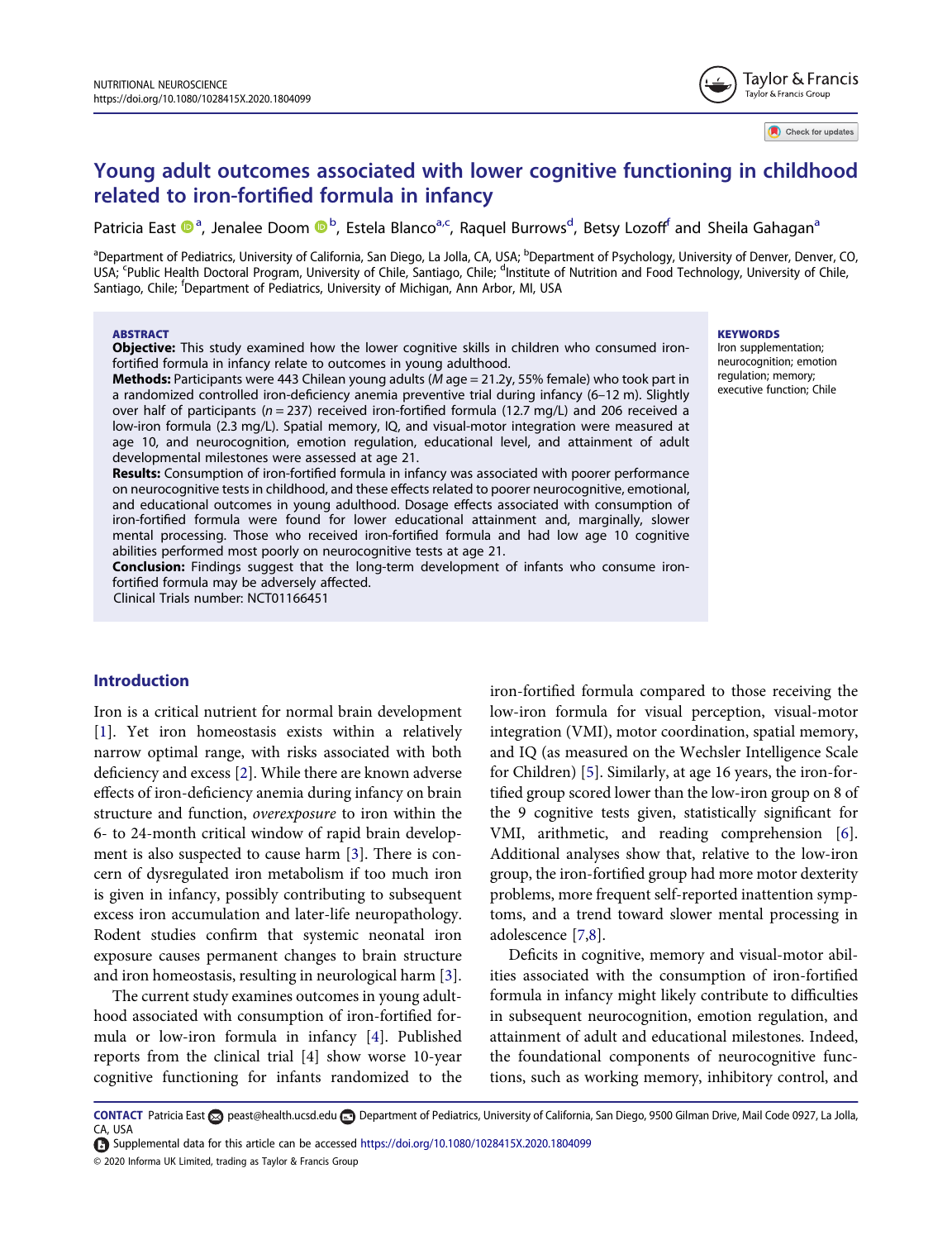cognitive flexibility, rest on visuomotor integration and information processing abilities established in childhood [9]. Cognitive abilities are also integral to emotion regulation, as studies indicate that cognitive controls can minimize the scope, intensity, and duration of negative emotions [10]. Memory also contributes to the control and execution of emotional responding, with research showing that memory deficits hinder processing of emotional information [11].

Cognitive, memory and visual-motor abilities are also critical for functional outcomes in young adulthood, as individuals take on adult roles and encounter new and complex challenges [12]. The abilities of learning and memory are particularly necessary for young adults to successfully move into self-sufficient forms of independence [13]. Cognitive abilities are also strongly linked to educational attainment, even when educational level is measured before individuals have finished their schooling [14]. Poor spatial memory and visual-motor integration would also likely hinder educational attainment, as such deficits interfere with reading, understanding mathematical and scientific concepts, and the ability to summarize and compare [15].

The aim of the present study was to assess whether consumption of iron-fortified formula in infancy relates to poor neurocognitive, emotional, and functional outcomes in young adulthood through disrupted intermediary cognitive, memory and visual-motor abilities in childhood (Figure 1). The guiding conceptual framework is drawn from a developmental cascade model [16], in which suboptimal cognitive functioning among those randomized to iron-fortified supplementation in infancy is believed to disrupt the developing scaffolding of related abilities, setting into motion a chain of deficits that negatively affect subsequent functioning. We also examine dosage effects associated with the amount of iron-fortified formula consumed on young adult functioning. In addition, we test whether receipt of iron-fortified formula interacts with different levels of children's age 10 cognitive abilities to predict young adult outcomes. It may be that those who received iron-fortified formula in infancy and had low childhood cognitive abilities fare most poorly in young adulthood.

## **Methods**

## Sample and study design

The current sample derived from a Chilean cohort ( $N =$ 1657) that participated in a randomized controlled irondeficiency anemia preventive trial (RCT) designed to assess the effects of iron supplementation [4]. Entrance criteria included singleton term birth, birth weight  $\geq$ 3.0 kg, no major congenital anomalies or perinatal complications or chronic illnesses, and non-anemia at 6 months (Hb  $> 100$  g/L). At 6 months of age, 430 infants were randomly assigned to receive an iron-fortified (12.7 mg/L) formula, and 405 infants were randomized to a low-iron (2.3 mg/L) formula for 6 months. The amount of iron used in the iron-fortified condition was the recommended amount of iron fortification in infant formulas in the U.S. at the time of the study. Formula consumption was recorded at weekly home visits. The RCT was double-blind, with families and project personnel unaware of formula type. There were no statistically significant group differences in attrition, background characteristics, 6-month hemoglobin level, or formula intake before, during, or at the conclusion of the RCT [4]. Participants were from low- to middle-income families.



Figure 1. Conceptual model of effects related to exposure to iron-fortified formula in infancy. VMI = visual-motor integration. CogState = CogState Computerized Brief Battery. TMT = Trail Making Test. DERS = Difficulties in Emotion Regulation Scale.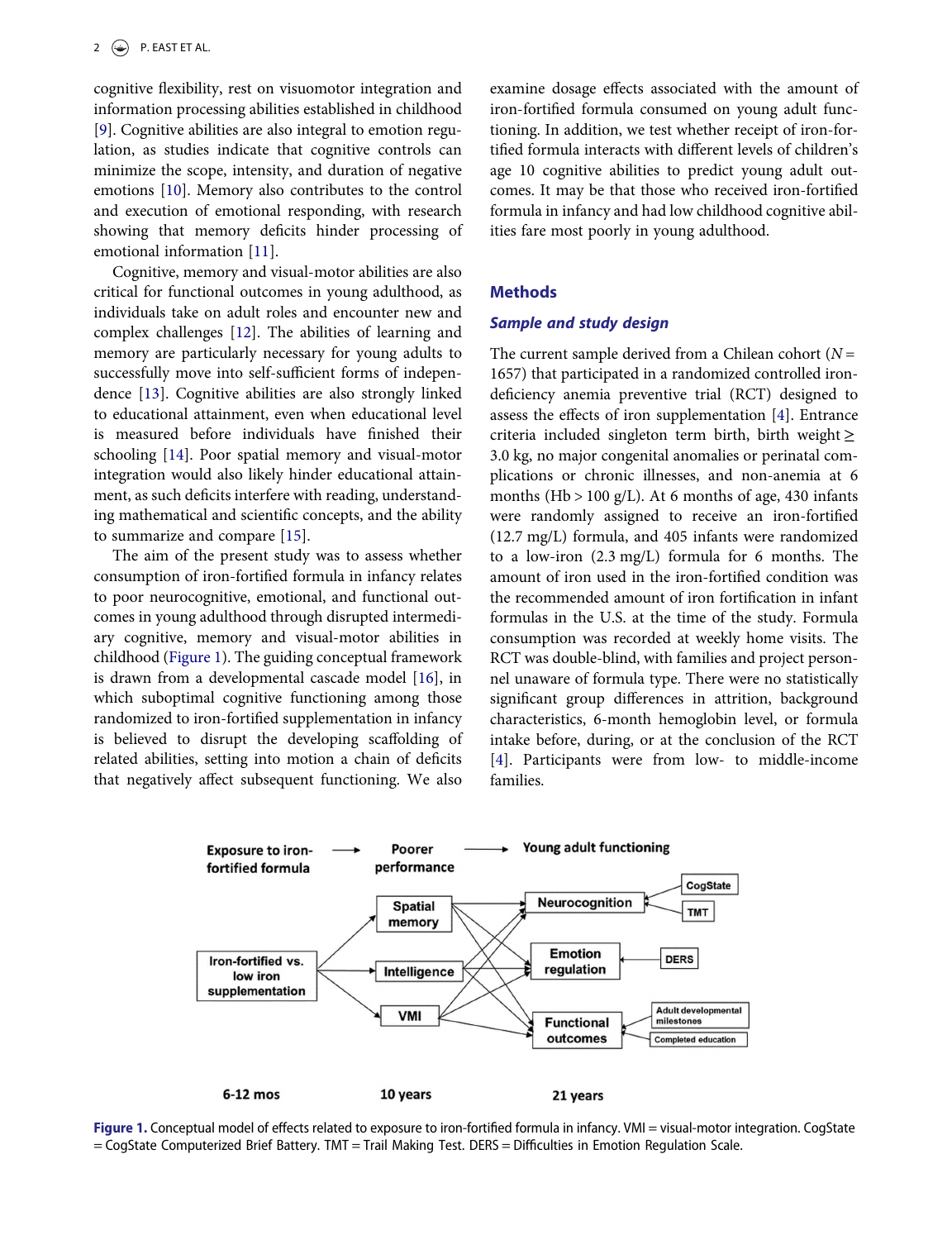At 10 years of age, IQ, spatial memory and VMI were assessed for 499 participants (257 iron-fortified, 242 lowiron). Children who were or were not assessed at 10 years were similar in infant background characteristics, such as gender, birth weight, breastfeeding, and family characteristics, such as maternal education [5]. Follow-up proportion was identical for those who received ironfortified or low-iron formula in infancy (59.8%). Sample loss and follow-up are shown in Supplemental Figure 1.

At age 21 years, participants completed assessments of memory, learning, and processing speed  $(N = 430)$ , executive function  $(N = 385)$ , difficulties in emotion regulation ( $N = 394$ ), educational attainment ( $N = 443$ ), and achievement of adult developmental milestones (N = 443) (Table 1). Participants who did and did not participate at 21 years were comparable on several background and family characteristics (i.e. birthweight, Bayley mental development index, maternal IQ, etc.). However, individuals who participated at 21 years were more likely to be female, come from higher socioeconomic families, and receive more nurturance in the

Table 1. Descriptive statistics of participant characteristics and study variables.

| Variable                                               | N   | $M$ or $%$ | <b>SD</b> | Range         |
|--------------------------------------------------------|-----|------------|-----------|---------------|
| <b>Background variables</b>                            |     |            |           |               |
| Received iron-fortified formula                        | 443 | 53.5%      |           |               |
| Amount formula consumed (ml/day)                       | 443 | 624.1      | 183.0     | 69-1385       |
| Sex (% male)                                           | 443 | 45.0%      |           |               |
| Socioeconomic status, infancy <sup>a</sup>             | 443 | 27.6       | 6.5       | $16 - 47$     |
| HOME nurturing score, infancy                          | 443 | 30.6       | 4.6       | $12 - 42$     |
| Infant mental development <sup>b</sup>                 | 443 | 104.2      | 12.5      | $50 - 137$    |
| Mothers' IO <sup>c</sup>                               | 443 | 84.2       | 9.7       | $52 - 110$    |
| Age at 10y                                             | 443 | 10.0       | 0.1       | $9.9 - 10.8$  |
| Age at 21y                                             | 443 | 21.2       | 0.9       | $20.8 - 25.4$ |
| 10y mediators                                          |     |            |           |               |
| WISC-R motor, verbal                                   | 443 | 89.2       | 19.2      | $35 - 134$    |
| KABC spatial memory                                    | 443 | 9.0        | 2.2       | $1 - 16$      |
| Visual-motor integration <sup>d</sup>                  | 443 | 98.4       | 14.2      | 64-149        |
| 21y outcomes                                           |     |            |           |               |
| <sup>†</sup> CogState visual memory                    | 430 | $-0.05$    | 1.0       | $-3.1 - 2.2$  |
| <sup>†</sup> CogState verbal memory                    | 430 | $-0.03$    | 1.0       | $-3.3 - 2.6$  |
| <sup>†</sup> CogState visual learning                  | 430 | 0.01       | 1.0       | $-2.9-2.7$    |
| <sup>†</sup> CogState processing speed                 | 430 | $-0.04$    | 1.1       | $-1.7-10.9$   |
| TMT Part A (sec)                                       | 385 | 44.1       | 14.6      | 17-119        |
| TMT Part B (sec)                                       | 385 | 82.2       | 35.6      | 37-439        |
| TMT B minus A                                          | 385 | 38.5       | 32.0      | $0 - 377$     |
| DERS Impulse control difficulties                      | 394 | 9.7        | 3.8       | $6 - 30$      |
| DERS Goals-difficulty modulating<br>emotion            | 394 | 11.6       | 4.5       | $5 - 25$      |
| DERS Low emotional awareness                           | 394 | 8.2        | 4.5       | $9 - 30$      |
| DERS Low emotional clarity                             | 394 | 9.3        | 3.7       | $5 - 25$      |
|                                                        | 394 | 14.2       | 5.2       | $8 - 35$      |
| DERS Lack of regulation strategies<br>Adult milestones | 443 | 2.5        | 1.3       | $0 - 8$       |
|                                                        |     |            |           |               |
| Education completed (years)                            | 443 | 12.4       | 1.7       | $7 - 15$      |

<sup>a</sup>Assessed by the Graffar social class instrument; higher scores indicate more socioeconomic disadvantage. <sup>b</sup>Assessed by the Bayley Scales of Infant Development. <sup>c</sup>Assessed by the Wechsler Adult Intelligence Scale. <sup>d</sup>Beery-Buktenica test of visual-motor integration. † A latent factor score weighted by its components. WISC-R = Wechsler Intelligence Scale for Children  $-$ Revised. KABC = Kaufman Assessment Battery for Children. Cog-State = CogState Computerized Brief Battery. TMT = Trail Making Test. DERS = Difficulties in Emotion Regulation Scales; higher scores reflect greater difficulties in emotion regulation.

home at infancy than those not assessed. These, as well as other characteristics (described below), were included as covariates in analyses.

#### **Procedure**

At ages 10 and 21 years, participants completed cognitive assessments at the University of Chile. Tests were administered in Spanish by a psychologist trained in the administration of such tests and according to standard instructions. Greater detail of all measures is provided in the Supplemental Materials. The infant study and the 10-year and 21-year follow-ups were approved by the relevant institutional review boards in the U.S. and Chile. Signed informed consent was obtained from parents at the infant and 10-year assessments; assent was obtained from children at 10 years. Participants provided informed written consent at the 21-year follow-up.

#### **Measures**

#### Measures at age 10 years

Wechsler Intelligence Scale for Children – Revised (WISC-R) assesses general thinking and reasoning skills. We used an abbreviated version with a summed motor and verbal subtest score. The motor subtests index visual-spatial and nonverbal problem-solving abilities, and the verbal subtests index verbal reasoning, comprehension, and vocabulary.

Beery-Buktenica test of Visual Motor Integration (VMI) is a standardized copy forms-type test that assesses the ability to integrate visual and motor skills.

Kaufman Assessment Battery for Children (KABC) spatial memory subtest assesses visual short-term memory, spatial localization, and perceptual organization.

#### Measures at age 21 years

CogState Computerized Brief Battery (CogState) is a computing testing platform involving various tasks that assess attention, processing speed, working memory, and visual learning (CogState.com) [17]. The current study administered 11 CogState tests (see Supplemental Materials; Table 2). For each test, various measures characterize performance (speed, accuracy, errors).

Trail Making Test (TMT) assesses processing speed and mental flexibility in a visual searching and sequencing task (Table 2). The time to complete Part B minus the time to complete Part A is used to assess task switching (mental flexibility) independent of processing speed.

Difficulties in Emotion Regulation (DERS) is a 36-item self-report questionnaire that assesses the ability to modulate one's emotional state [18]. The DERS consists of six scales, of which we examined five: (1) impulse control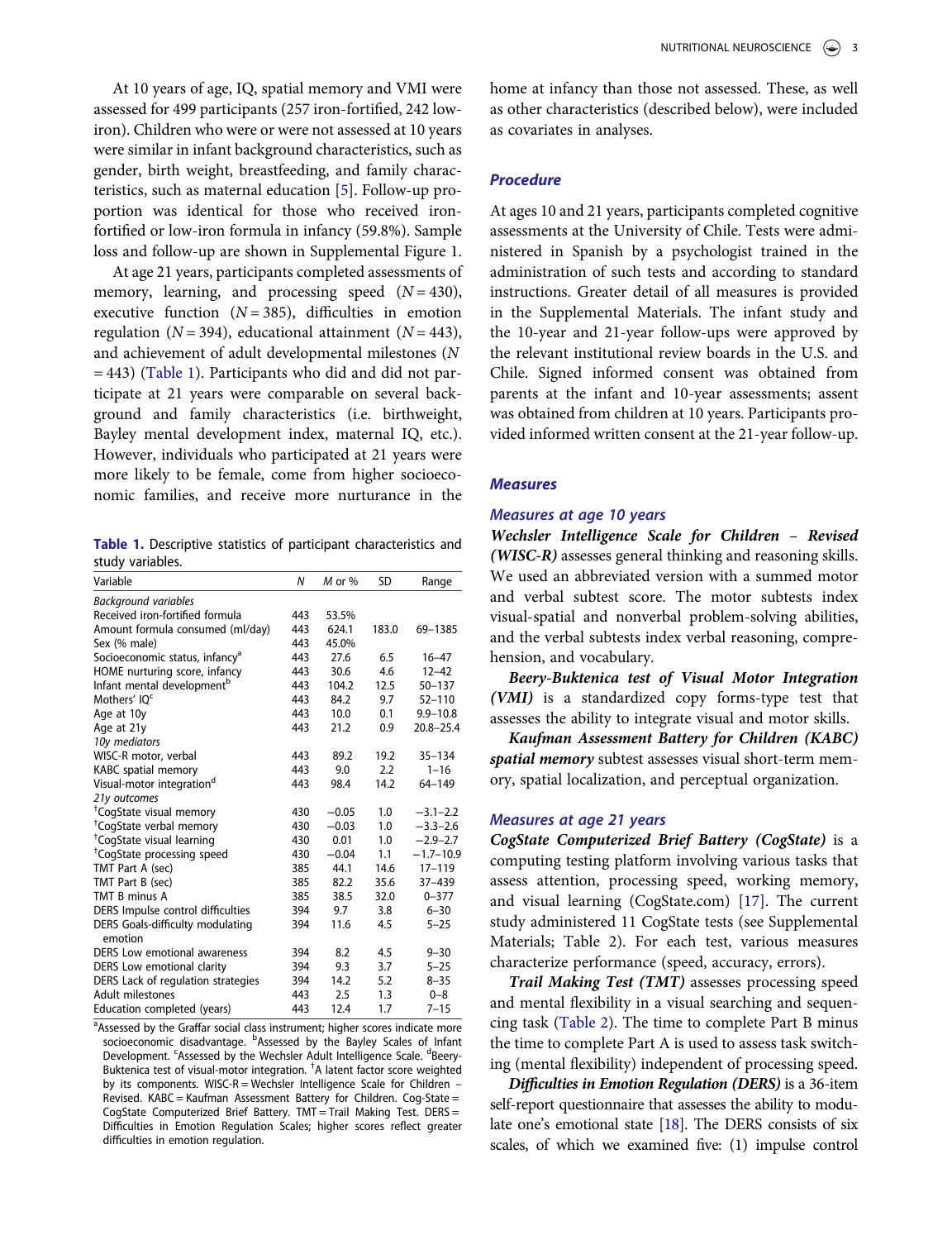Table 2. Description of Neurocognitive Measures at Young Adulthood.

| Test                                                              | <b>Measures</b>                                      | Scored as                                    |
|-------------------------------------------------------------------|------------------------------------------------------|----------------------------------------------|
| <sup>T</sup> Continuous Paired Associated Learning Task (CPAL)    | visual memory                                        | Accuracy (total number of correct responses) |
| <sup>†</sup> Groton Maze Learning Task (GMLT)                     | spatial memory                                       | Total number of errors (reversed)            |
| <sup>†</sup> Groton Maze Learning Test Recall (GMLT-R)            | visual memory - delayed recall                       | Total number of errors (reversed)            |
| <sup>†</sup> International Shopping List (ISL)                    | verbal memory                                        | Total number of correct responses            |
| <sup>†</sup> International Shopping List – delayed recall (ISL-D) | verbal memory                                        | Total number of correct responses            |
| <sup>†</sup> One-card Learning Task (OCL)                         | visual learning                                      | Accuracy (total number of correct responses) |
| <sup>†</sup> One-card Back Task (OCB)                             | working memory                                       | Accuracy (total number of correct responses) |
| <sup>†</sup> Groton Maze Timed Chase Test (GMTCT)                 | visual-motor control                                 | Total number of correct moves per second     |
| <sup>T</sup> Set- shift Test                                      | mental flexibility, task switching                   | Accuracy (total number of correct responses) |
| <sup>T</sup> Detection Task                                       | processing speed                                     | Speed of correct responses                   |
| <sup>†</sup> Identification Task                                  | processing speed                                     | Speed of correct responses                   |
| Trail Making Test - Part A                                        | processing speed, VMI                                | Speed of task completion                     |
| Trail Making Test - Part B                                        | task switching, inhibitory control, processing speed | Speed of task completion                     |
| Trail Making Test - Part B - A                                    | task switching void of                               | Difference in speed of completing Part B     |
|                                                                   | processing speed                                     | minus speed of completing Part A             |

Note.<sup>†</sup> Tested as part of the CogState. VMI = visual-motor integration.

difficulties; (2) goals, or difficulty modulating emotional arousal; (3) low emotional awareness; (4) clarity, or lack of emotional understanding, and; (5) strategies, or the inability to access emotion regulation strategies, the tendency to perseverate, wallow. (The scale of non-acceptance was not analyzed as it appears to assess emotional distress and not emotion regulation per se.)

Adult developmental milestones Attainment of eight developmental milestones linked to the transition to adulthood were measured [12]. These include living independently from parents or family and having one's own car or truck, checking account, savings account, credit card, driver's license, personal computer, and cell phone. Responses were coded as  $yes = 1$ , no = 0, and summed (range: 0–8).

**Educational attainment** was asked by interview to clarify the exact number of years of completed schooling.

## **Covariates**

Covariates included: sex, age, socioeconomic status (SES), maternal IQ, child's mental development index at infancy, and the nurturance in the home at infancy (measured on the Home Observation for Measurement of the Environment). (All described further in Supplemental Materials.) We also controlled for amount of formula intake where noted.

## Data analytic plan

We used path analysis and structural equation modeling to examine mediating effects. Analyses modeled ironfortified vs. low-iron supplementation at infancy as the primary exposure variable (coded 1 and 0, respectively), age 10 scores of IQ, VMI, and spatial memory as the mediating variables, and scores for neurocognition, emotion regulation, and functional outcomes at age 21

as the outcome variables. Four models were computed, three involving the CogState, the TMT, and DERS scores, and a fourth analyzing adult milestones and educational level (Figure 1). The outcomes were grouped by completion rates so as to reduce the amount of missing (and subsequently imputed) data in the models.

Given the multiple scores derived from the CogState and to protect against the risk of Type I error, we conducted a principal component analysis (PCA, SPSS v.26) and a confirmatory factor analysis (CFA) on the 11 Cog-State scores. The PCA yielded a 4-factor solution (Table 2): visual memory, verbal memory, visual learning, and processing speed (loadings > .58). The CFA performed on the above four factors (MPlus 8.2) showed good fit and yielded latent variables, which were used in analyses. (See Supplemental Figure 2 for factor loadings).

We conducted the modeling analyses (Mplus 8.2) using well-established fit guidelines. All cases were retained (by available sample size per outcome) using the full information maximum likelihood method. The mediators were correlated and the endogenous variables were correlated in the modeling analyses so as to isolate the unique variance of each variable. (Results shown in Supplemental Table 1). All covariates were retained regardless of significance level. Mediation was tested using the INDIRECT command.

To determine whether the magnitude of the effect of iron supplementation on outcome differs depending on the level of the 10-year cognitive mediators, linear regressions were conducted on the young adult outcome scores using iron group (iron fortified, low iron), age 10 cognitive scores, and their interaction as predictors (including covariates). To protect against Type I error, these regressions were computed only for the 10-year scores and 21-year outcomes involved in statistically significant mediation. To test dosage effects, linear regressions were conducted on the young adult outcomes using the amount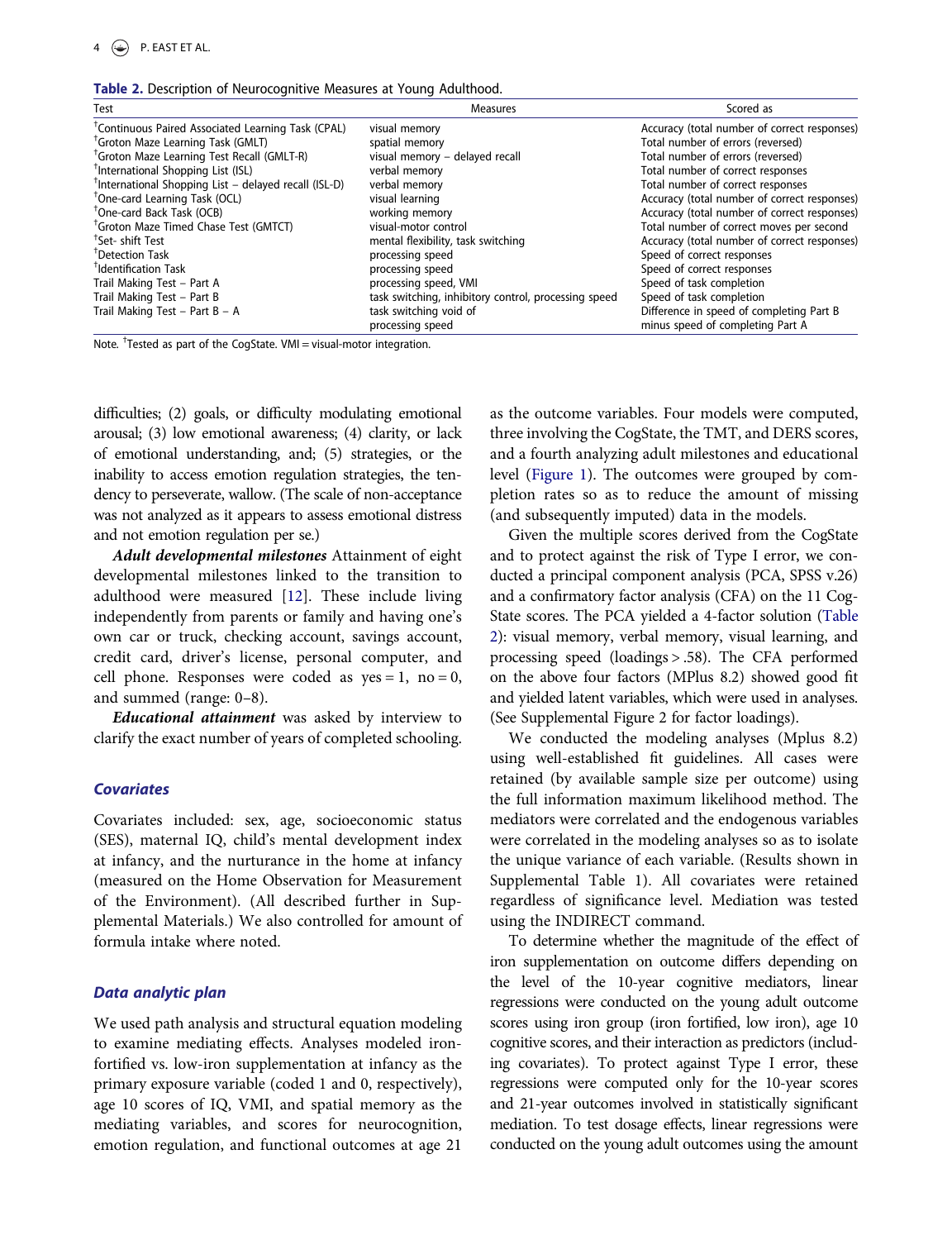of formula consumed (6–12 m) as the exposure variable for the iron-fortified group only (including covariates).

## **Results**

## Modeling Results

All models had good fit (Table 3). When examining the direct associations between supplementation group and 21-year outcome without mediators in the model, two

#### Table 3. Model results

marginally significant direct effects emerged: receipt of iron-fortified formula related to lower verbal memory  $(\beta = -.09, B = -.54, SE = .30, P = .07)$  and longer time to complete the TMT Part B ( $\beta$  = .07, B = 4.84, SE = 3.20,  $P = .09$ ). In analyzing the full mediational model, Figure 2 shows the associations between receipt of iron-fortified formula in infancy and age 10 cognitive scores. These path coefficients were virtually identical for the four models (differences were in the hundredths place) and, therefore, are not repeatedly shown for each

|                                                                                       | B       | β      | $\mathsf{P}$ | $R^2$ | N    | <b>CFI</b> | <b>RMSEA</b> | <b>SRMR</b> |
|---------------------------------------------------------------------------------------|---------|--------|--------------|-------|------|------------|--------------|-------------|
| TMT model                                                                             |         |        |              |       | 385  | 1.00       | 0.000        | 0.017       |
| Spatial memory $\rightarrow$ TMT- A                                                   | $-1.58$ | $-.11$ | .056         | .06   |      |            |              |             |
| IQ→TMT-A                                                                              | $-2.68$ | $-.18$ | .012         |       |      |            |              |             |
| VMI→TMT-A                                                                             | $-0.02$ | $-.01$ | .800         |       |      |            |              |             |
| Spatial memory $\rightarrow$ TMT-B                                                    | $-6.72$ | $-.19$ | .018         | .26   |      |            |              |             |
| $IQ \rightarrow TMT-B$                                                                | $-9.44$ | $-.26$ | < .001       |       |      |            |              |             |
| $VMI \rightarrow TMT-B$                                                               | $-0.27$ | $-.11$ | .038         |       |      |            |              |             |
| Spatial memory→TMT-B-A                                                                | $-4.98$ | $-.16$ | .081         | .22   |      |            |              |             |
| $IQ \rightarrow TMT-B-A$                                                              | $-6.69$ | $-.20$ | < .001       |       |      |            |              |             |
| VMI→TMT-B-A                                                                           | $-0.30$ | $-.13$ | .017         |       |      |            |              |             |
| Difficulties in emotion regulation model                                              |         |        |              |       | 394  | 1.00       | 0.000        | 0.018       |
| Spatial memory→Impulse                                                                | $-.18$  | $-.05$ | .492         | .03   |      |            |              |             |
| $IQ \rightarrow Impulse$                                                              | .08     | .02    | .764         |       |      |            |              |             |
| $VM \rightarrow Impulse$                                                              | $-.04$  | $-.16$ | .008         |       |      |            |              |             |
| Spatial memory→Goals                                                                  | .18     | .04    | .510         | .03   |      |            |              |             |
| $IQ \rightarrow$ Goals                                                                | $-.05$  | $-.01$ | .864         |       |      |            |              |             |
| $VMI \rightarrow$ Goals                                                               | $-.03$  | $-.08$ | .208         |       |      |            |              |             |
| Spatial memory→Awareness                                                              | $-.60$  | $-.14$ | .016         | .06   |      |            |              |             |
| $IQ \rightarrow Awareness$                                                            | $-.34$  | $-.07$ | .290         |       |      |            |              |             |
| $VM \rightarrow Awareness$                                                            | $-.06$  | $-.17$ | .001         |       |      |            |              |             |
| Spatial memory→Clarity                                                                | .06     | .02    | .791         | .03   |      |            |              |             |
| $IQ \rightarrow Clarity$                                                              | $-.41$  | $-.11$ | .130         |       |      |            |              |             |
| VMI→Clarity                                                                           | .01     | .01    | .850         |       |      |            |              |             |
| Spatial memory→Strategies                                                             | $-.05$  | $-.01$ | .857         | .04   |      |            |              |             |
| $IQ \rightarrow$ Strategies                                                           | $-.04$  | $-.01$ | .915         |       |      |            |              |             |
| $VMI \rightarrow Strategies$                                                          | $-.04$  | $-.10$ | .126         |       |      |            |              |             |
| Functional outcomes model                                                             |         |        |              |       | 443  | 0.998      | 0.006        | 0.026       |
| Spatial memory $\rightarrow$ adult milestones                                         | .04     | .05    | .358         | .13   |      |            |              |             |
| $IQ \rightarrow adult$ milestones                                                     | .11     | .13    | .016         |       |      |            |              |             |
| $VM \rightarrow adult$ milestones                                                     | $-.01$  | $-.01$ | .828         |       |      |            |              |             |
| Spatial memory→years education                                                        | $-.04$  | $-.03$ | .647         | .14   |      |            |              |             |
| $IQ \rightarrow years$ education                                                      | .40     | .23    | .001         |       |      |            |              |             |
| $VM \rightarrow years$ education                                                      | .02     | .17    | .008         |       |      |            |              |             |
| <b>Indirect effects</b>                                                               |         |        | Est          | SE    | P    |            |              |             |
| CogState model                                                                        |         |        |              |       |      |            |              |             |
| Iron fortified vs. low iron $\rightarrow$ IQ $\rightarrow$ Visual memory              |         |        | $-.025$      | .013  | .049 |            |              |             |
| Iron fortified vs. low iron $\rightarrow$ IQ $\rightarrow$ Verbal memory              |         |        | $-.033$      | .014  | .019 |            |              |             |
| Iron fortified vs. low iron $\rightarrow$ IQ $\rightarrow$ Visual learning            |         |        | $-.057$      | .021  | .006 |            |              |             |
| Iron fortified vs. low iron $\rightarrow$ IQ $\rightarrow$ Processing speed           |         |        | .018         | .010  | .069 |            |              |             |
| Iron fortified vs. low iron $\rightarrow$ Spatial memory $\rightarrow$ Visual memory  |         |        | $-.022$      | .011  | .045 |            |              |             |
| Iron fortified vs. low iron $\rightarrow$ Spatial memoy $\rightarrow$ Visual learning |         |        | $-.020$      | .011  | .072 |            |              |             |
| <b>TMT</b> model                                                                      |         |        |              |       |      |            |              |             |
| Iron fortified vs. low iron $\rightarrow$ IQ $\rightarrow$ TMT-A                      |         |        | .025         | .013  | .059 |            |              |             |
| Iron fortified vs. low iron $\rightarrow$ IQ $\rightarrow$ TMT-B                      |         |        | .037         | .015  | .012 |            |              |             |
| Iron fortified vs. low iron $\rightarrow$ IQ $\rightarrow$ TMT-B-A                    |         | .029   | .012         | .019  |      |            |              |             |
| Iron fortified vs. low iron→Spatial memory→TMT-B                                      |         |        | .028         | .016  | .076 |            |              |             |
| Difficulties in emotion regulation model                                              |         |        |              |       |      |            |              |             |
| Iron fortified vs. low iron $\rightarrow$ Spatial memory $\rightarrow$ Awareness      |         |        | $-.020$      | .010  | .052 |            |              |             |
| Functional outcomes model                                                             |         |        |              |       |      |            |              |             |
| Iron fortified vs. low iron $\rightarrow$ IQ $\rightarrow$ years education            |         |        | $-.026$      | .012  | .032 |            |              |             |
| Iron fortified vs. low iron $\rightarrow$ IQ $\rightarrow$ adult milestones           |         |        | $-.015$      | .009  | .098 |            |              |             |

Note. Model results for the Cogstate scores are shown in Figure 2. B = unstandardized coefficient.  $\beta$  = standardized coefficient. Est = standard estimate. SE = standard error. TMT = 21y Trail Making Test (Part A, Part B, Part B minus Part A). VMI = 10y visual-motor integration. IQ = 10y summed standardized verbal and motor scores on the WISC-R. CFI = comparative fit index. RMSEA = root mean square error of approximation. SRMR = standardized root mean square residual. The  $R^2$  values indicate cumulative variance accounted for by all model variables. All models controlled for sex, age, amount of formula intake, infant mental development index, maternal IQ, home environment, and family SES.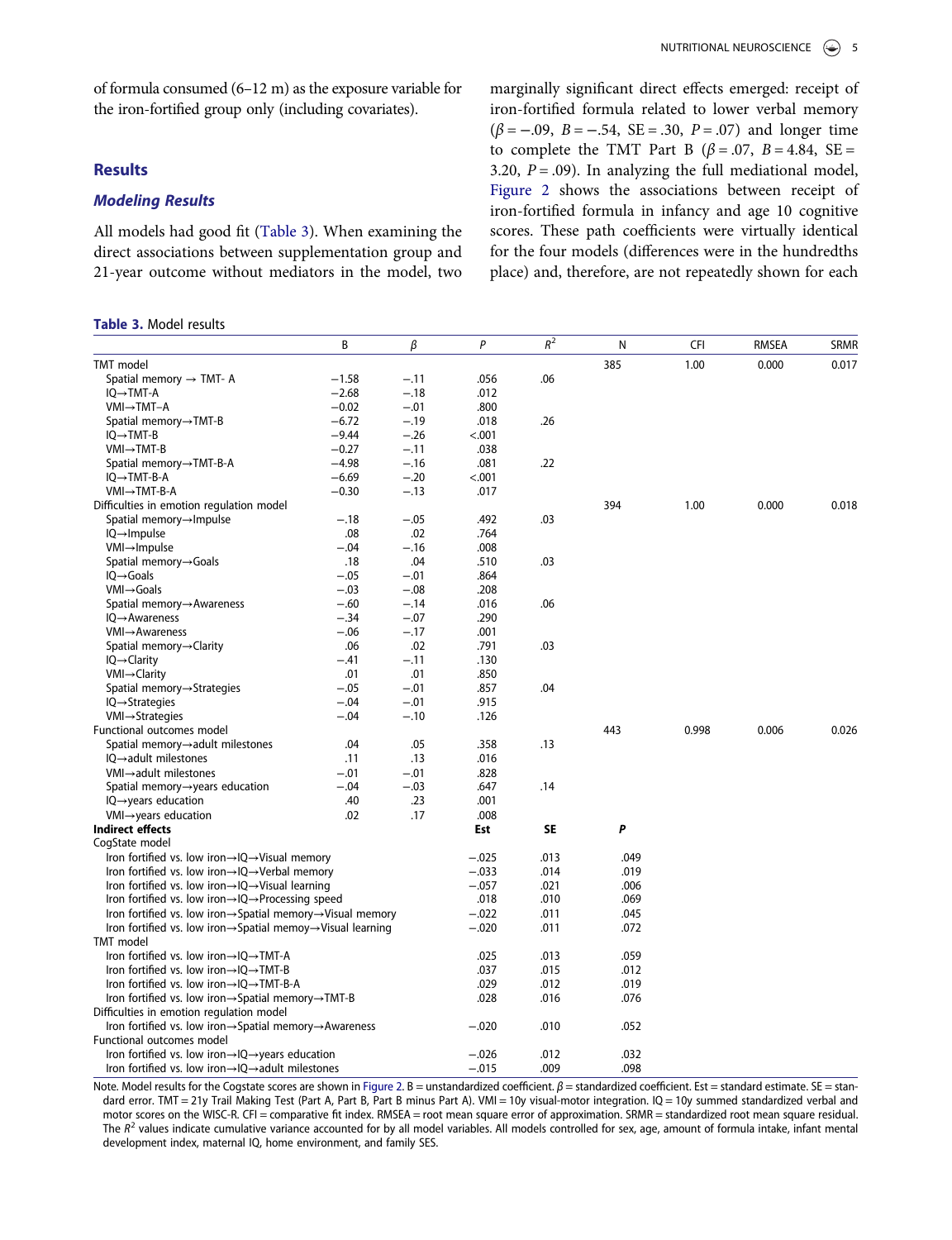

Figure 2. Results of the mediated model for CogState scores. Model fit = Chi-square (156) = 192.55, CFI = .974, RMSEA = .023, SRMR = .033. N = 430. VMI = visual-motor integration. Standard coefficients are shown. Endogenous variables were correlated (coefficients shown in Supplemental Table 1). Model controlled for sex, age, amount of formula intake, infant mental development index, maternal IQ, home environment, and family SES.  $^{+}p < .06$ .  $^{*}p < .05$ .  $^{**}p < .01$ .  $^{***}p < .001$ .

model. Compared to receipt of low-iron formula, receipt of the iron-fortified formula was associated with lower age 10 spatial memory ( $β = -.13$ ,  $B = -.27$ ,  $SE = .10$ , P <.01), lower IQ  $(\beta = -.13, B = -.25, SE = .09, P < .01)$ , and suggestive of lower VMI ability ( $\beta = -.09$ , B =  $-2.58$ , SE = 1.44,  $P < .06$ ). To indicate level of difference, analysis of covariance results (controlling for covariates) show lower scores in the iron-fortified group versus the low-iron group for IQ (Estimated Means = 87.6 vs. 91.5,  $P < .05$ ), spatial memory ( $EMs = 8.6$  vs. 9.3, P  $\leq$  .01), and VMI (*EMs* = 96.9 vs. 99.8, *P*  $\leq$  .05).

### **Cogstate**

Results of the model showing the mediated paths for the CogState outcomes (Figure 2) indicate that better spatial memory at age 10 was positively associated with 21-year visual memory (β = .17, B = .21, SE = .07, P < .01), visual learning ( $β = .16$ ,  $B = .18$ ,  $SE = .07$ ,  $P < .05$ ), and faster processing speed (β = −.13, B = −.01, SE = .01, P < .05). Higher age 10 IQ was associated with better performance on the four CogState factors. Better VMI at age 10 was associated with faster processing speed at age 21. There were several noteworthy indirect effects (Table 3, bottom). Specifically, age 10 IQ mediated the relation between iron supplementation in infancy and visual memory, verbal memory, visual learning, and marginally, processing speed at age 21. In addition, age 10 spatial memory mediated the relation between supplementation and visual memory, and marginally, visual learning.

## TMT

The path coefficients for the TMT model (Table 3) indicated that age 10 IQ was related to the three TMT outcomes, and age 10 VMI was related to TMT Part B and TMT Part B – A. Additionally, better age 10 spatial memory related to shorter time to complete TMT Part B. Results of INDIRECT effect tests indicated that IQ significantly mediated the association between iron supplementation in infancy and performance on TMT Part B and TMT Part B – A, and marginally to TMT Part A. Spatial memory had marginal mediation to TMT Part B.

#### **DERS**

Results (Table 3) indicated three relations. Lower age 10 VMI skills related to greater difficulties in emotional impulse control and emotional awareness at age 21, and poorer age 10 spatial memory related to more emotional awareness difficulties. There was one marginally significant indirect effect, with age 10 spatial memory marginally mediating the effect of iron supplementation on lower emotional awareness.

## Functional outcomes

Results of this model (Table 3) indicated that higher age 10 IQ related to attainment of more adult developmental milestones and a higher educational level. Age 10 VMI skills were positively related to educational attainment. There was one significant indirect effect, with iron supplementation related to a lower age 10 IQ, which related to fewer years of education.

#### Regression results

Results of regressions testing the interaction between iron group and age 10 cognitive scores indicated several interactions (Table 4, Figure 3). Young adults who received iron-fortified supplementation in infancy and had low age 10 IQ scores (1 SD below the mean)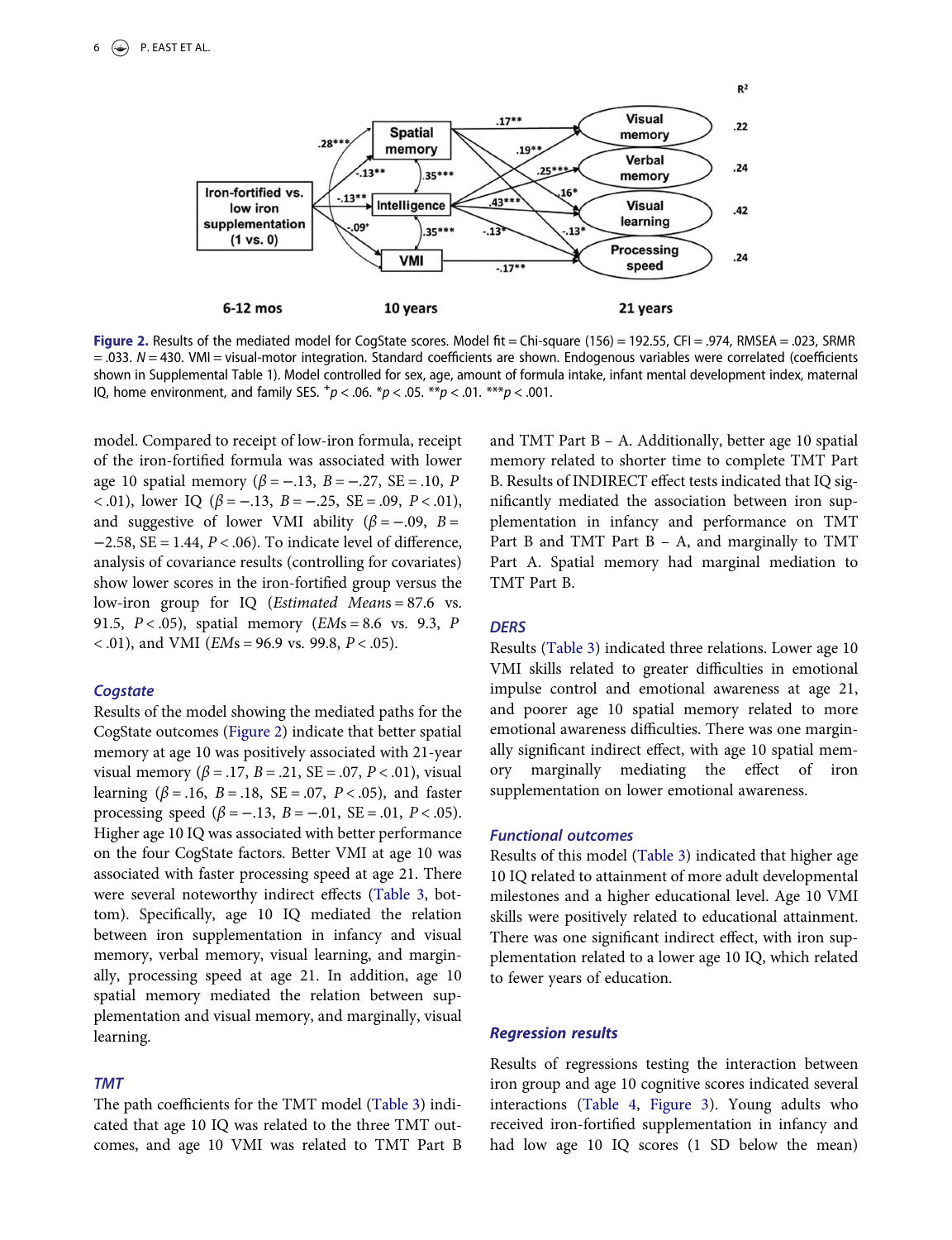Table 4. Summary of interactions from linear regressions predicting young adult outcomes.

| <b>Table +.</b> Sufficially be interactions from initial regressions predicting young addit buttonnes. |         |      |        |      |
|--------------------------------------------------------------------------------------------------------|---------|------|--------|------|
| Interaction $\rightarrow$ Young adult outcome                                                          |         | SE.  |        |      |
| Iron fortified vs. low iron x $IQ \rightarrow$ visual memory                                           | .003    | .005 | .13    | .572 |
| Iron fortified vs. low iron $x$ IQ $\rightarrow$ verbal memory                                         | $-.010$ | .005 | $-.45$ | .047 |
| Iron fortified vs. low iron x $IQ \rightarrow$ visual learning                                         | .001    | .005 | .20    | .840 |
| Iron fortified vs. low iron x $IQ \rightarrow$ processing speed                                        | .002    | .005 | .09    | .709 |
| Iron fortified vs. low iron x $IO \rightarrow TMT-A$                                                   | $-.019$ | .078 | $-.06$ | .810 |
| Iron fortified vs. low iron x $IO \rightarrow TMT-B$                                                   | $-.095$ | .177 | $-.13$ | .593 |
| Iron fortified vs. low iron $x$ IQ $\rightarrow$ TMT B-A                                               | $-.036$ | .021 | $-.47$ | .082 |
| Iron fortified vs. low iron $x$ IQ $\rightarrow$ years education                                       | .001    | .001 | .06    | .273 |
| Iron fortified vs. low iron $x$ IO $\rightarrow$ adult milestones                                      | $-.003$ | .004 | $-.15$ | .513 |
| Iron fortified vs. low iron $x$ Spat memory $\rightarrow$ visual mem                                   | $-.099$ | .047 | $-.46$ | .03  |
| Iron fortified vs. low iron x Spat memory $\rightarrow$ visual learn                                   | .001    | .048 | .01    | .979 |
| Iron fortified vs. low iron x Spat memory $\rightarrow$ TMT-B                                          | $-5.40$ | 1.72 | $-.70$ | .002 |
| Iron fortified vs. low iron x Spat memory $\rightarrow$ awareness                                      | .103    | .239 | .10    | .667 |

Note. Separate models were computed for each outcome. Iron supplementation was coded as iron fortified = 1, low-iron = 0. Bolded interactions are illustrated in Figure 3. IQ = 10y standardized summed scores from the motor and verbal subtests of the WISC-R. Spat memory = 10y spatial memory scores from the KABC. TMT = 21y Trail Making Test scores from Part A, Part B, Part B minus Part A. Visual mem = 21y visual memory as assessed on the CogState. Visual learn = 21y visual learning as assessed on the CogState. Awareness = 21y lack of emotional awareness as assessed on the DERS. Analyses controlled for sex, age, amount of formula intake, infant mental development index, maternal IQ, home environment, and family SES.

performed most poorly in verbal memory, and marginally, on the TMT Part  $B - A$ . Similarly, those who received iron-fortified supplementation in infancy and had low age 10 spatial memory (1 SD below the mean) scored most poorly on visual memory and the TMT Part B. Participants who received iron-fortified formula and had average or above average age 10 IQ or spatial memory abilities (1 SD above the mean) scored equally as well on these tests as those who received low-iron formula in infancy.

#### Dosage effects of Iron-fortified formula

Results of regressions analyzing amount of iron-fortified formula intake on 21-year outcomes showed two noteworthy results: more intake of iron-fortified formula was related to lower educational attainment ( $\beta$  = -.13,  $B = -.001$ ,  $SE = .001$ ,  $P = .048$ ), and slightly longer processing time (i.e. the factor score of the Detection and Identification tasks on the CogState;  $\beta = .12$ ,  $B = .001$ ,  $SE = .000$ ,  $P = .076$ ). (Complete results shown in Supplemental Table 2).

#### **Discussion**

This study found that lower age 10 cognitive abilities stemming from consuming iron-fortified formula in infancy were associated with poorer neurocognitive functioning, emotional awareness, and educational attainment in young adulthood. IQ was the most robust mediator, mediating the relation between consumption of iron-fortified formula in infancy and performance on the four CogState factors, the TMT Part B, the TMT Part B – A, and educational attainment. Spatial memory also mediated the effects of iron-fortified supplementation to visual memory in young adulthood and showed marginal mediation to emotional awareness, executive function (TMT Part B), and visual learning. Although age 10 VMI showed strong relations to several facets of neurocognition, emotion control, and educational attainment, it did not mediate effects of iron supplementation. This is likely due to its modest relation to iron supplementation. Additionally, consumption of iron-fortified formula was marginally directly related to poorer verbal memory and slower mental processing in young adulthood, and modest dosage effects of iron-fortified formula were found for lower educational attainment and slower processing speed.

The current results confirm earlier findings of Lozoff et al. [5] of the relation between iron-fortified supplementation and lower cognitive abilities in childhood and extend that work to show that such lower abilities contribute to poorer neurocognitive, emotional, and educational outcomes in young adulthood. These findings are consistent with a cascade conceptualization of development, in which compromised functioning emerges through a sequence of interconnected deficits [16]. In this case, the initial exposure led to poorer downstream functioning by adversely affecting necessary intermediary skills. Current findings of poorer neurocognitive functioning associated with iron supplementation (poorer memory, visual-motor integration, mental processing) are also consistent with rodent studies in which systemic neonatal exposure to excessive iron results in abnormal cognitive and motor functioning, due in part to synaptic dysfunction and neuronal cell death suspected to be caused by iron-mediated oxidative stress [3,19]. Indeed, there is growing evidence that early-life overexposure to iron could be a risk factor for subsequent neurodegeneration [3,19].

It is important to note that at age 10, children in the current study tested broadly in the normal intelligence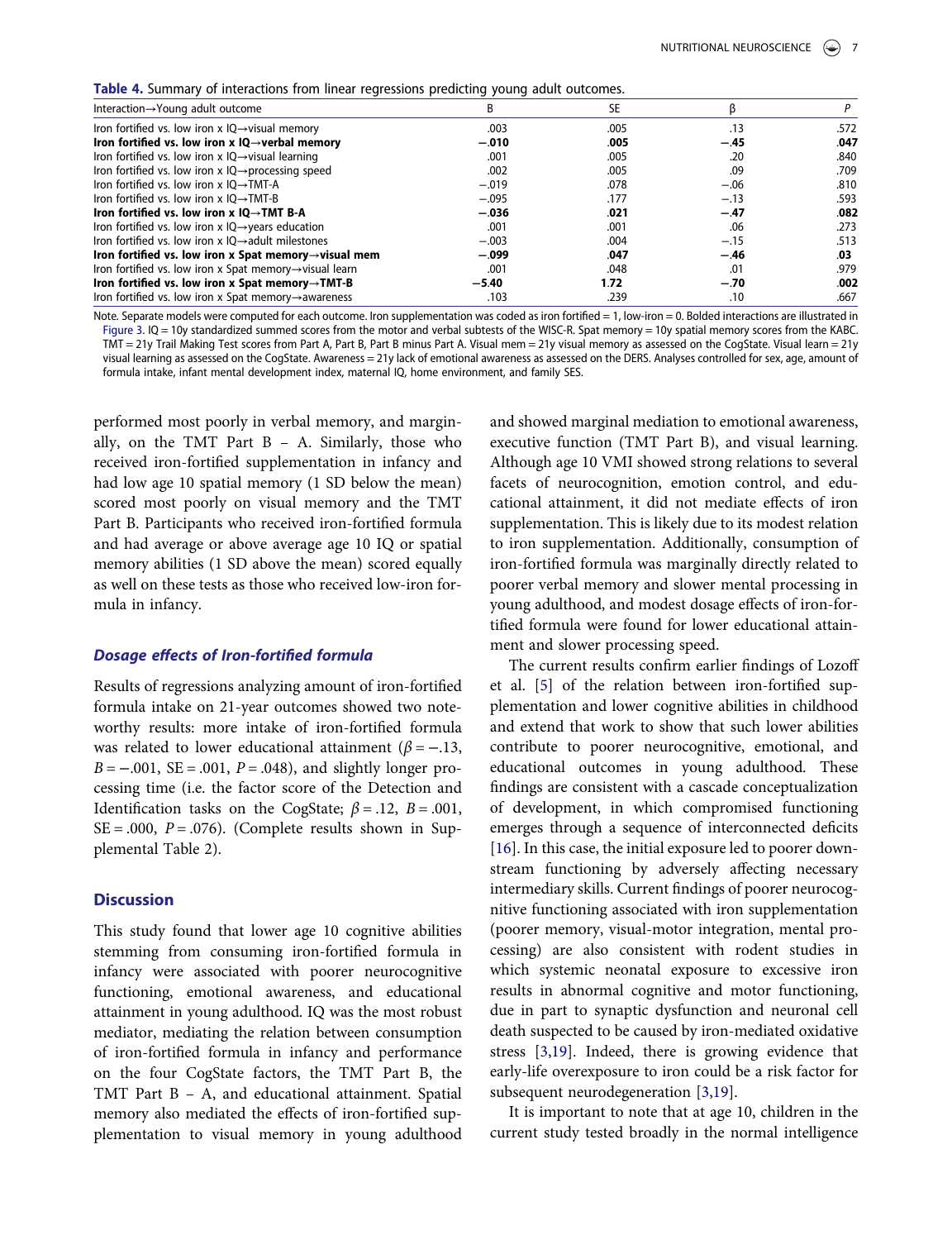



n-fortified

 $\frac{1}{1}$   $\frac{1}{1}$   $\frac{1}{1}$   $\frac{1}{1}$   $\frac{1}{1}$   $\frac{1}{1}$   $\frac{1}{1}$   $\frac{1}{1}$   $\frac{1}{1}$   $\frac{1}{1}$ 





Figure 3. Young adult scores for iron-fortified and low-iron groups at levels of age 10 WISC-R IQ and spatial memory. Points on the x-axis are  $\pm$  1 SD surrounding the mean. TMT B-A = Trail Making Test Part B minus Part A. Verbal memory and visual memory are latent factor scores derived from the CogState.

range, with those receiving iron-fortified formula scoring in the slightly lower normal range than those receiving low-iron supplementation. Individuals who received iron-fortified formula in infancy and had relatively low IQ and low spatial memory at age 10 had the poorest neurocognitive performance as young adults. Thus, clinical deficits in IQ or spatial memory were not necessary to initiate suboptimal downstream outcomes. Results of the regression analyses also showed that participants who received iron-fortified formula and had average or above average age 10 IQ or spatial memory scored equally as well on neurocognitive tests as those who received low-iron formula in infancy. These results support the overall study findings, that children who show negative effects of iron-fortified formula at age 10 continue to do poorly in young adulthood. However, they raise questions about what characteristics might protect against ill effects from iron fortification and how long such effects persist [20]. Do the trajectories of the ironfortified and low-iron groups increasingly diverge across development? Or, is there neural plasticity with potential for repair or compensation given positive environmental stimulation [21]? Current findings highlight the need to consider the long-term effects of early-life exposures generally, as well as the intervention opportunities that occur after the initial insult.

The pathways originating from intake of iron-fortified formula to poorer outcomes in young adulthood suggest possible impairments in a range of functionally important areas. Neurocognitive deficits are associated with poor decision-making and poor planning [22], and difficulties in emotion regulation have been linked to depression and interpersonal problems [18]. Educational level is a strong determinant of future employment, income and health, with adverse effects on educational attainment having broad and substantial ramifications. Future study of this cohort can further elucidate longterm outcomes into adulthood.

#### Study limitations and strengths

Reducing CogState scores to four overarching components (latent variables) helped protect against Type I error. This is consistent with a unifying approach of neuropsychological processes that incorporates the notion that each measure reflects a primary unique ability, and it avoids the 'over-splitting' of executive functions [23]. The limitation of this approach, however, known as the 'impurity problem,' is that executive function abilities overlap and function as a common, inter-connected set of component processes that support the completion of complex tasks [23]. Thus, the study's resultant factors are probably not truly independent and likely converged on response type (i.e. accuracy, response time, number of errors). Nevertheless, the factors that emerged show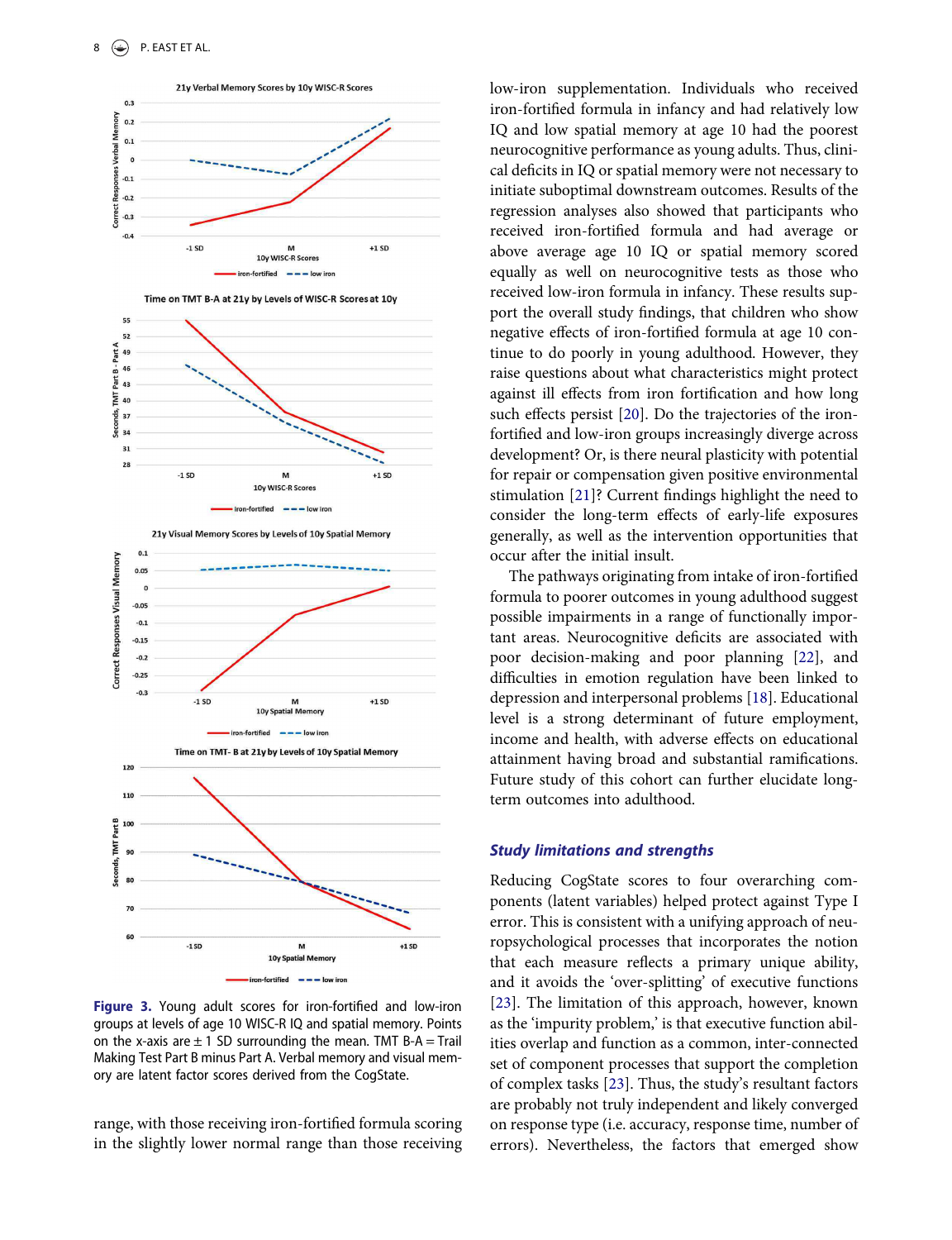functional singularity and facilitate understanding of cognitive abilities. The CogState battery and the TMT are well-validated tests that can identify subtle cognitive impairment [17], thus their use here was informative.

Another consideration is that participants studied at age 21 differed from those not followed-up in that they were more likely to be female, from higher socioeconomic families, and received more nurturance in the home at infancy. We adjusted for these and other covariates, but the relatively more advantaged backgrounds of current participants raise the possibility that our results underestimate actual effects.

It is important to note that the ingredients in the ironfortified formula were identical to those in the low-iron formula, the only difference being the iron level. It is possible, however, that differences in performance between the iron-fortified and low-iron groups are the result of an interaction between the level of iron and another formula component [19]. (Supplemental Table 3 lists all formula ingredients).

Study strengths are its focus on long-term outcomes, with follow-up from infancy to young adulthood. All study participants were healthy as newborns and infants, thus there were no obvious early health problems confounding later outcome. Moreover, the current sample is the only existing cohort of which we are aware in which non-anemic infants were randomized to iron-fortified vs. low-iron formula. The iron-fortified formula in the present study was one regularly consumed by U.S. infants and contained the recommended amount of iron in the U.S. at that time. Thus, results can uniquely inform about possible long-term effects associated with early-life exposure to iron supplementation at levels currently widely available in the U.S. [24].

## **Conclusions**

There is considerable debate regarding the optimal level of iron fortification for the developing infant brain [19,20]. The issue of possible harm from high-iron supplementation in infancy is especially critical in the U.S., where an estimated one million infants are fed formula from birth, with 2.7 million relying on formula for at least part of their nutrition at 3 months, many with iron-fortified formula like that used in the current study (12 mg/L iron) [24,25]. Current results support the reassessment of the optimal level of iron fortification used in infant formula.

## Disclosure statement

No potential conflict of interest was reported by the author(s).

### Funding

This work was supported by grants from the Eunice Kennedy Shriver National Institute of Child Health and Human Development [grant numbers R03-HD-097295, R01-HD-033487], and the National Heart, Lung, and Blood Institute [grant numbers R01-HL-088530; K01-HL-143159].

#### Notes on contributors

Dr. Patricia East is a research scientist in the Department of Pediatrics at the University of California, San Diego.

Dr. Jenalee Doom is an assistant professor in the Department of Psychology at the University of Denver.

Estela Blanco is a doctoral student in the Public Health Program at the University of Chile and a research associate at the University of California, San Diego.

Dr. Raquel Burrows is a professor at the University of Chile, Institute of Nutrition and Food Technology.

Dr. Betsy Lozoff is Professor Emerita of Pediatrics at the University of Michigan.

Dr. Sheila Gahagan is Chief of Academic General Pediatrics and holds the Stein Chair in Developmental and Behavioral Pediatrics at the University of California, San Diego.

## **ORCID**

Patricia East http://orcid.org/0000-0002-5169-2735 Jenalee Doom http://orcid.org/0000-0003-2857-0817

## **References**

- [1] Georgieff MK. Iron assessment to protect the developing brain. Am J Clin Nutri. 2017;106(supple):1588S–1593S
- [2] Dewey KG, Oaks BM. U-Shaped curve for risk associated with maternal hemoglobin, iron status, or iron supplementation. Am J Clin Nutr. 2017;106(suppl):1694s– 1702S
- [3] Hare DJ, Arora M, Jenkins NL, Finkelstein DI, Doble PA, Bush AI. Is early-life iron exposure critical in neurodegeneration? Nat Rev Neurol. 2015;11:536–544.
- [4] Lozoff B, De Andraca I, Castillo M, Smith J, Walter T, Pino P. Behavioral and developmental effects of preventing iron-deficiency anemia in healthy full-term infants. Pediatrics. 2003;112:846–854
- [5] Lozoff B, Castillo M, Clark KM, Smith JB. Iron-fortified vs low-iron infant formula: developmental outcome at 10 years. Arch Ped & Adol Med. 2012;166(3):208–215
- [6] Gahagan S, Delker E, Blanco E, Burrows R, Lozoff B. Randomized controlled trial of iron-fortified versus low-iron infant formula: developmental outcomes at 16 years. J Pediatr. 2019;212:124–130.
- [7] Doom JR, Gahagan S, Caballero G, Encina P, Lozoff B. Infant iron deficiency, iron supplementation, and psychosocial stress as predictors of neurocognitive development in Chilean adolescents. Nutri Neurosci. 2019:  $1-10.$
- [8] Doom JR, Richards B, Caballero G, Delva J, Gahagan S, Lozoff B. Infant iron deficiency and iron